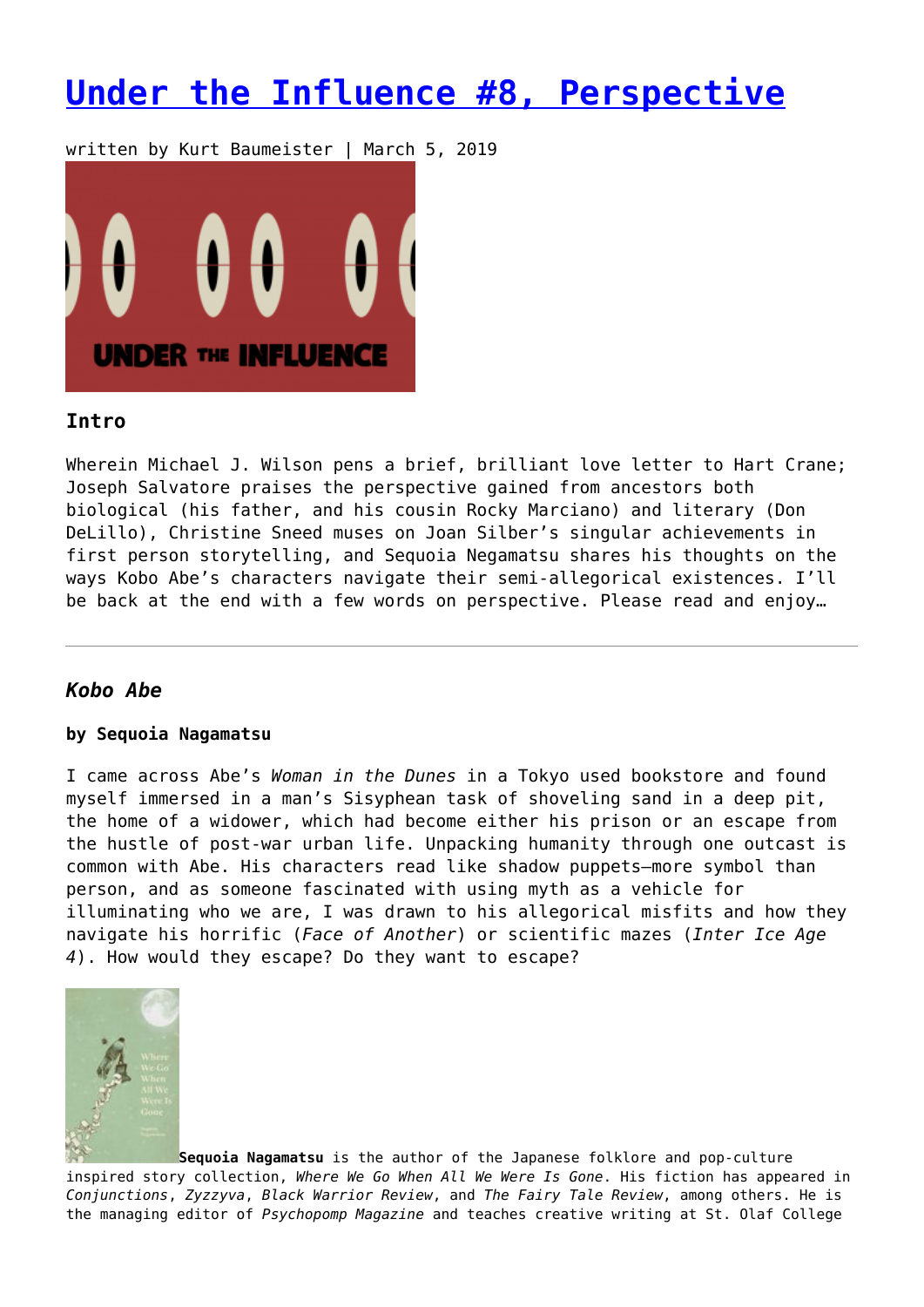in Minnesota. He is currently working on a collection, *How High We Go in the Dark*, and a novel, *Girl Zero*. You can find him at<http://SequoiaNagamatsu.com>and @SequoiaN on Twitter.

## *Joan Silber*

#### **by Christine Sneed**

Over the last ten years or so, I've encountered some of Joan Silber's short stories but only recently and at long last did I read one of her books. She writes primarily in the first person—although I haven't yet read her two earliest books, so perhaps these two have third-person narrators, but of the other six I've read, most feature first-person narrators, and she writes in this point of view as convincingly and as engagingly as anyone I've read. Her stories remind me of Alice Munro's and William Trevor's (whom I've since seen other fans of hers also compare her work to)—Munro's perhaps most notably because of her tone—a perfect balance between wryness and earnestness, and Trevor's because he and Silber both write with what seems effortless control and ultimately, a deceptive simplicity.



**Christine Sneed** is the author of the novels *Paris, He Said* and *Little Known Facts,* and the story collections *Portraits of a Few of the People I've Made Cry* and *The Virginity of Famous Men.* Her work has been included in *The Best American Short Stories*, *O. Henry Prize Stories, The Southern Review, Ploughshares,* and *The New York Times*. She's been a finalist for the Los Angeles Times Book Prize, and has received the Grace Paley Prize, Chicago Writers Association Book of the Year Award, Society of Midland Authors Award, and others.

## *Don DeLillo*

#### **by Joseph Salvatore**

Born in Brockton, MA, before the execution of Sacco and Vanzetti, my father grew up experiencing severe prejudice against Italian-Americans. The sport of boxing, for my father—and his cousin Rocky Marciano—permitted ethnic men of their class access to a profession without the same hostility they faced in the city's shoe and leather factories. As I work on my own novel about those men, I return often to *Underworld*, and its rich representations of such characters. Don DeLillo's mix of celebrities and private citizens, set within the 20<sup>th</sup> Century, has taught me how better to write and to see.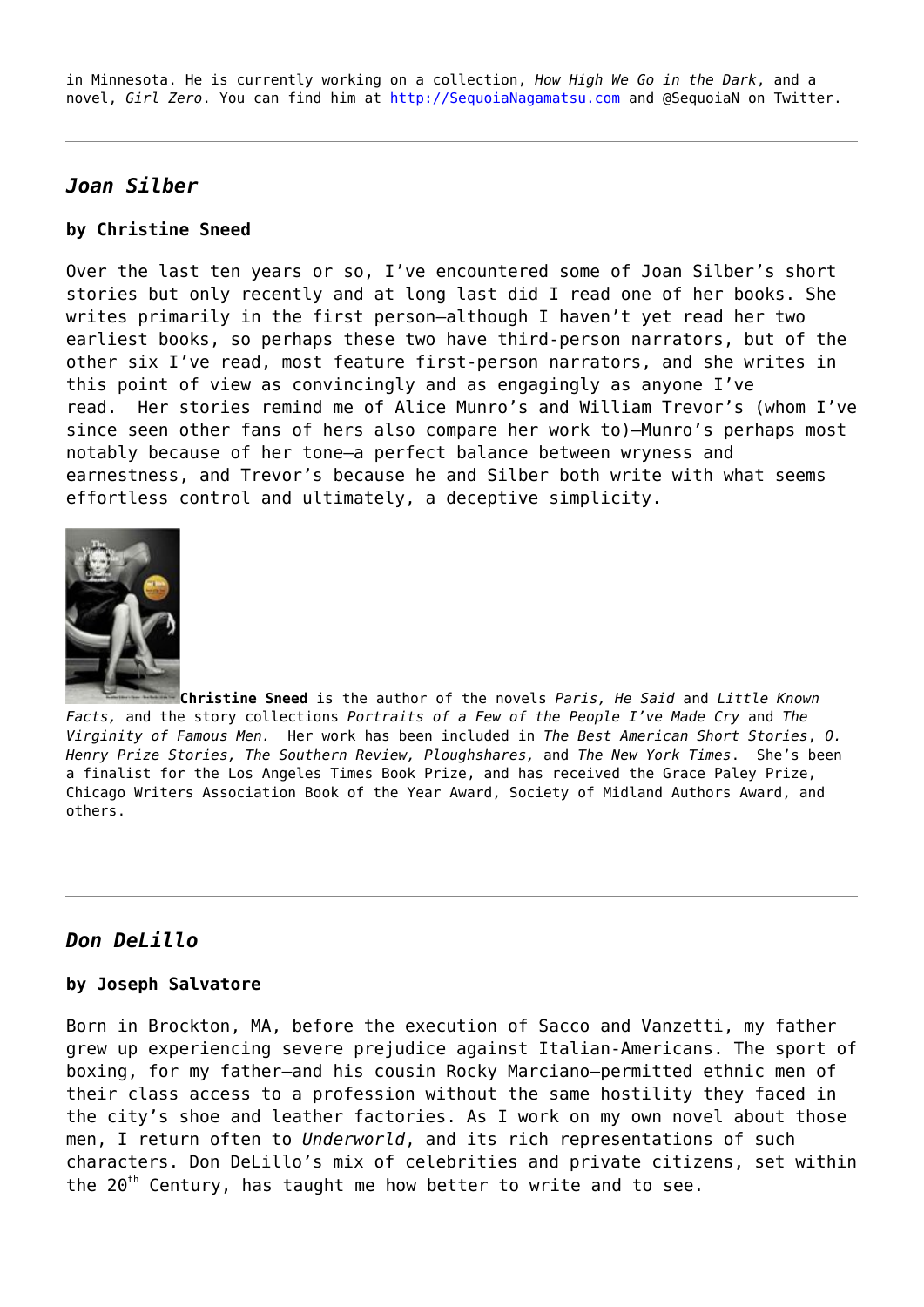

**Joseph Salvatore** is the author of the story collection *To Assume a Pleasing Shape*, and co-author of the college textbook *Understanding English Grammar.* He is Books Editor at *The Brooklyn Rail* and a frequent contributor to *The New York Times Book Review*. His work has appeared in *The Collagist, Epiphany, New York Tyrant, Open City, Post Road, Salt Hill, Sleeping Fish*, *Willow* Springs, *Rain Taxi, Routledge's International Encyclopedia of Queer Culture, Angels of the Americlypse: An Anthology of New Latin@ Writing*, and *The Believer Logger.* He's an associate professor at The New School, and founding editor of the literary journal *LIT*.

# *Hart Crane*

### **by Michael J. Wilson**

You imperfect, maddening, beautiful Crane. Frozen, one hand on the railing of a ship bound for New York. Crane, bound to death like Plath. The matrix of the heart bare and visionary. Queer avatar of the closet. Son of the inventor of Life Savers. Crane refusing Eliot's dark Waste Land, rose towards the moon, attempted to carry us all on his back across The Bridge and failed. Gleaning some kind of light from the horrors of the  $20<sup>th</sup>$  century. Oracle, priest, cruising fiend, who saw the void, dared it, was lost at sea. *Only in darkness is thy shadow clear*.



**[M](https://amzn.to/2ExxVdN)ichael J. Wilson** lives in Santa Fe, where he writes about aliens and portals into infinity for Meow Wolf. His second book of poems, *If Any Gods Lived*, is available from Stalking Horse Press.

## **Outro**

Is history stable or is it a work of imagination, a dynamic fiction dependent more on perspective than facts? Is history, in the vernacular of Graham Swift's classic novel, *Waterland*, water, land, or the confluence of the two? *Waterland's* answer, though it's more an admission, is that history is an ever-changing fiction, a shoreline in flux, just as reality and truth are.